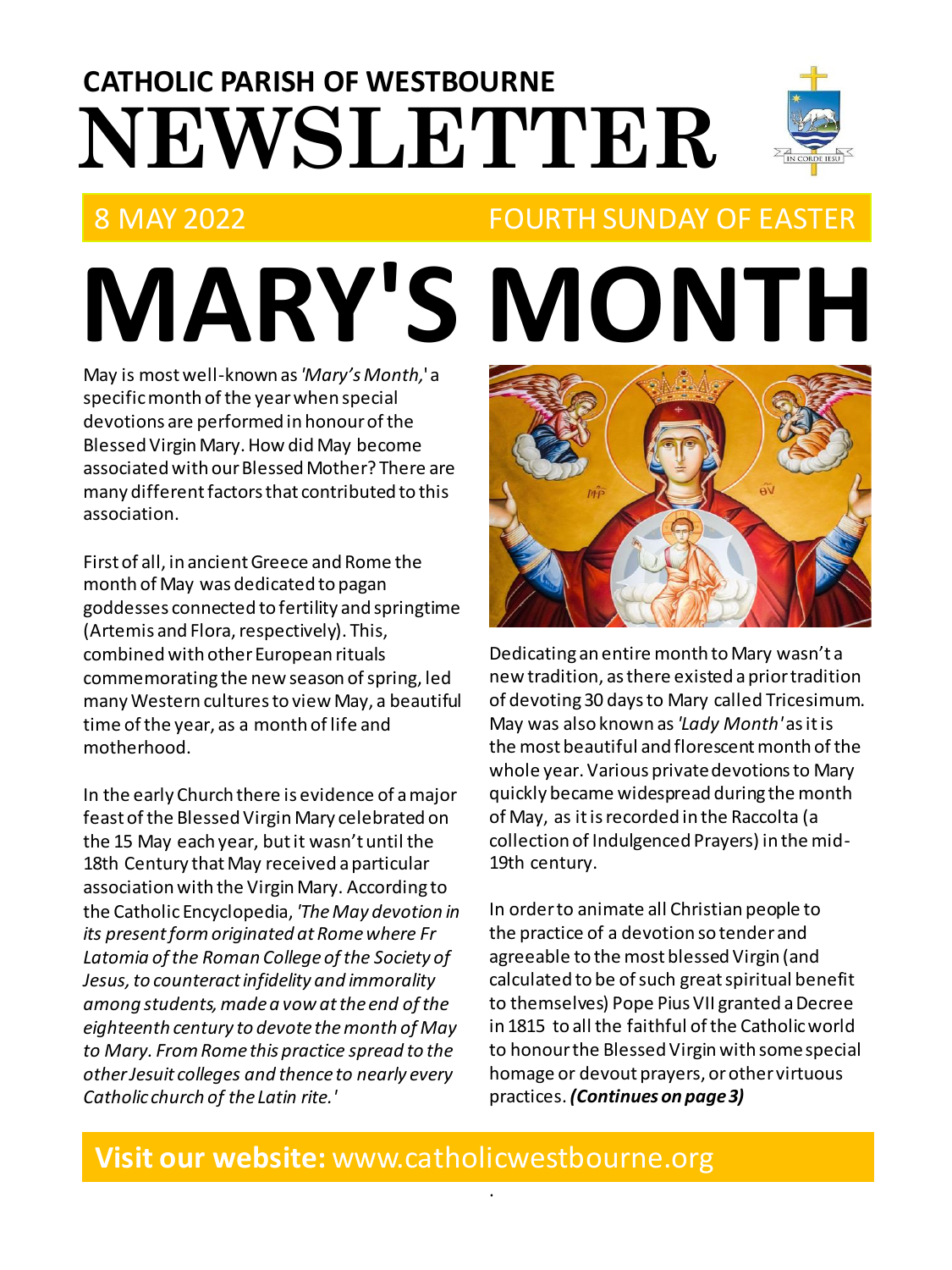### **MASS TIMES**

**Sunday 8 May - 4TH SUNDAY OF EASTER** 9.00am - *Harold McMellon RIP* 11.00am

**Tuesday 10 May – 4TH WEEK OF EASTER** 10.00am

**Sunday 11th 9am:** *The Parish* **Wed 11 May – 4TH WEEK OF EASTER 11am** *Tim Mc Cann* 10.00am

**Wednesday 14th** *Repose of the souls of Bernard Charles and Elsie May Pratt* **Thursday 12 May - 4TH WEEK OF EASTER Saturday 16th** *Rosemarie Schofield RIP* 10.00am

**Sunday 18th 11am** *The Parish*  **Friday 13 May - OUR LADY OF FATIMA** 6.00pm - Holy Hour 7.00pm - Mass

**Sunday 15 May - 5TH SUNDAY OF EASTER** 9.00am - *Judy Coltman RIP* 11.00am

## **OUR PARISH**

**OUR LADY IMMACULATE CHURCH SEAMOOR ROAD, WESTBOURNE, BOURNEMOUTH, BH4 9AE**

**Parish Priest:** Fr Leslie Adams **Telephone:**01202 764027 **Email:** ladams@portsmouthdiocese.org.uk *(Baptism, Marriages, Sick Visits, Funerals and Confessions)*

**Parish Office** *(Wed 9.00am - 12.00pm)* **Parish Administrator – Suzanne Quinn** General enquires andhall bookings **Telephone:**01202 760640 **Email:** oliadmin@portsmouthdiocese.org.uk

**Safeguarding Officer:**Matthew French **Email:** mail@matthewfrench.net

### **SUNDAY MASS READINGS**

### **Entrance Antiphon** - **Cf. Ps 32: 5-6**

*The merciful love of the Lord fills the earth; by the word of the Lord the heavens were made, alleluia.* 

### **Gospel Acclamation**- **Jn10:14**

*Alleluia, alleluia! I am the good shepherd, says the Lord; I know my own sheep and my own know me. Alleluia!* 

### **Communion Antiphon**

*The Good Shepherd has risen, who laid down his life for his sheep and willingly died for his flock, alleluia.*

**SECOND COLLECTION** Today we will be holding a collection for the Clergy Training Fund.

**BIG CHURCH DAY OUT - 3 AND 4 JUNE 2022**

Join 35,000 Christians in worship together in the company of some of the best Christian artists in the world. Join parishioners and the CELEBRATE team for Mass at dawn and breakfast.

We don't want anyone to miss out on camping with CELEBRATE, so if you've not got your tickets yet, but would like to come, please don't delay! Booking with CELEBRATE means you'll get a discounted ticket price and all the details of the CELEBRATE campsite, Mass times, details of the Big Breakfast and an exclusive discount for a fish & chip supper on the Friday. You can also book day tickets. www.tickets.bigchurchdayout.com

**VIVA VOCE** The Easter edition of the Diocesan Newsletter is at the back of the church. This bumper edition has stories from various parishes and schools from across the Diocese. Please collect your copy today.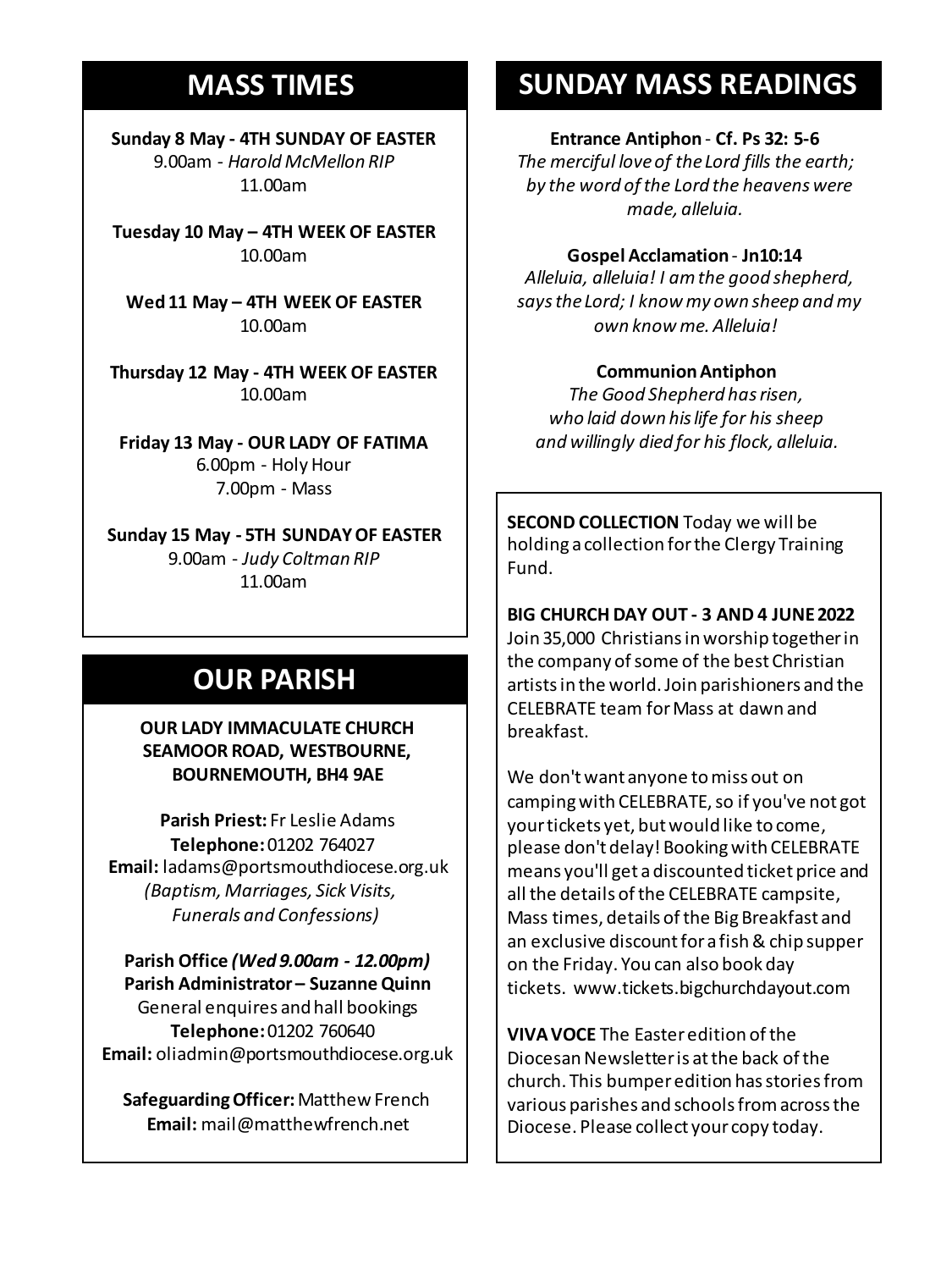### **PARISH NEWS**

**MARY'S MONTH (continued)** In 1945, Pope Pius XII solidified May as a Marian month after establishing the feast of the Queenship of Mary on 31 May. AfterVatican II (1962 - 65) this feast was moved to 22 August, while 31 May became the feast of the Visitation of Mary.

**SAFEGUARDING** Please be assured that we take the safeguarding of children and vulnerable adults very seriously and adhere to Diocesan guidelines at all times. Our safeguarding representative has a special responsibility for promoting good and safe practices in all activities involving children, young people and adults at risk. Our safeguarding representative is Matthew French. He can be contacted at mail@matthewfrench.net. Ruth Attfield is our Diocesan Safeguarding Coordinator. She can be contacted by calling 023 9421 6486.

**QUEEN'S JUBILEE PARTY** Thank you to everyone who registered their interest in attending the Westbourne Rotary Club Queen's Jubilee street party to be held in LansdseerRoad from 1.00pm to 5.00pm on Sunday 5 June. Suzanne in the office will be in contact once your tickets have arrived.

**KEEPING SAFE** Please continue to sanitise your hands and wear face coverings, if possible, at Mass. If you feel unwell, please refrain from attending Mass.



**OUR FIRST HOLY COMMUNION CANDIDATES** I am delighted to announce that we have 10 children who are preparing for their First Holy Communion. To celebrate this, I have invited the candidates to take a trip together on a steam train to Swanage.

I are most grateful to The Catenian Association, Bournemouth Circle for their very generous donation to fund this exciting trip. With special thanks to Mr Ron Millington, secretary of the Bournemouth Circle.

**THERE IS** now a defibrillator located outside the Westbourne pub in Poole Road. This device gives a high energy electric shock to the heart of someone who is in cardiac arrest. You don't have to be trained to use this as full instructions are included.

### **OFFERTORY COLLECTION**

You can donate directly into the bank account:

> **PRCDTR Bournemouth Our Lady Immaculate**

**Sort code:** 309304 **Account:** 00875075

**Thank you for your continued support.**

### **PRAYERS PLEASE**

**Please remember all the sick and housebound of our parish especially:**

Teresa Wraith, Win Sheridan, Kathleen Wood, Phillip Rockford, Germain McAulay, Geoffrey Dixon, Joe Bonnici, Marjorie Lee